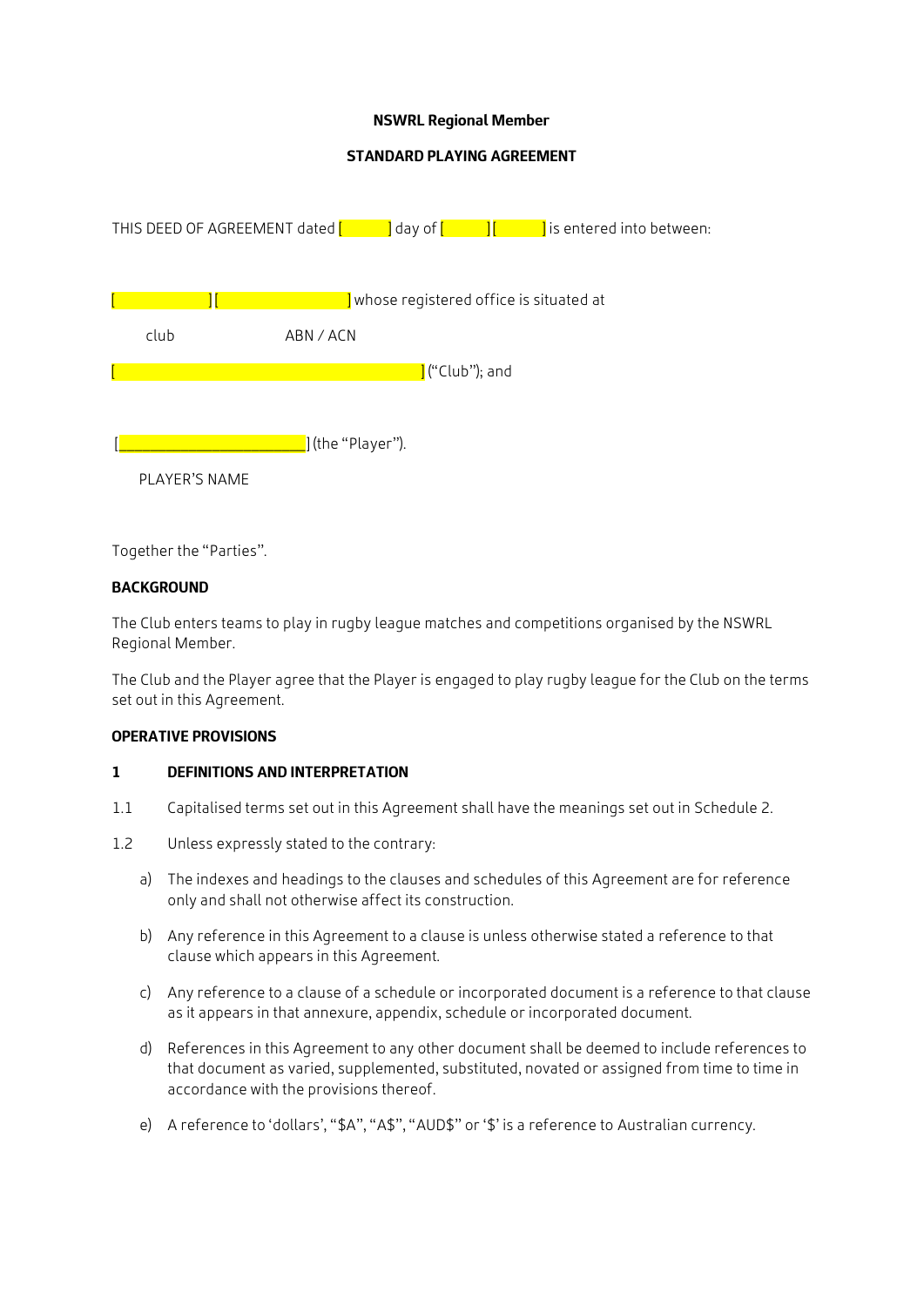### **2 TERM AND RULES**

- 2.1 The Club engages the Player to play rugby league for the Club on the terms and conditions of this Agreement and subject to the Rules.
- 2.2 The operative term of this Agreement commences on the date specified in item 1 of Schedule 1 and shall remain in force until the date specified in item 2 of Schedule 1 subject to any earlier determination pursuant to the terms of this Agreement.
- 2.3 The Player hereby agrees with the Club that he is bound by:
	- a) the Rules of the Club.
	- b) the Rules of the NSWRL Regional Member within which the Club plays (including requirements of players and clubs regarding registration).
	- c) the Rules of the NSWRL.
	- d) the Laws of the Game.
- 2.4 The Parties agree that this Agreement is subject to and conditional upon the Player being registered by the NSWRL Regional Member to play for the Club in rugby league matches and competitions conducted under the auspices of the NSWRL Regional Member and NSWRL; however, once the Parties enter into this Agreement the Player must do all things necessary or reasonably requested of him in order to effect the registration of the Player by the NSWRL Regional Member.
- 2.5 The Parties confirm and acknowledge that this Agreement, the rights and obligations undertaken by the Parties hereto, and the fixed term of the Agreement reflect the special relationship and characteristics involved in the engagement of rugby league players and the participation by the Parties in the game of rugby league pursuant to the Laws of the Game and the Rules. The Parties accordingly agree that all matters of dispute in relation to the rights and obligations of the Parties hereto and otherwise pursuant to the Rules including as to termination of this Agreement and any compensation payable in respect of termination or breach thereof shall be submitted to (and the Parties hereto accept the jurisdiction and all appropriate determinations of) such tribunal, panel or other body (including in respect of any appeal therefrom) pursuant to the provisions of, and in accordance with, the procedures and practices under this Agreement and the Rules

# **3 OBLIGATIONS OF THE PLAYER**

- 3.1 The Player agrees:
	- a) when directed by an authorised official of the Club to:
		- 1) to attend matches in which the Club is engaged;
		- 2) to participate in any matches in which he is selected to play for the Club; and
		- 3) to attend at any reasonable place for the purposes of and to participate in training and match preparation.
	- b) to play to the best of his skill and ability at all times.
	- c) except to the extent prevented by injury or illness to maintain a high standard of physical fitness at all times.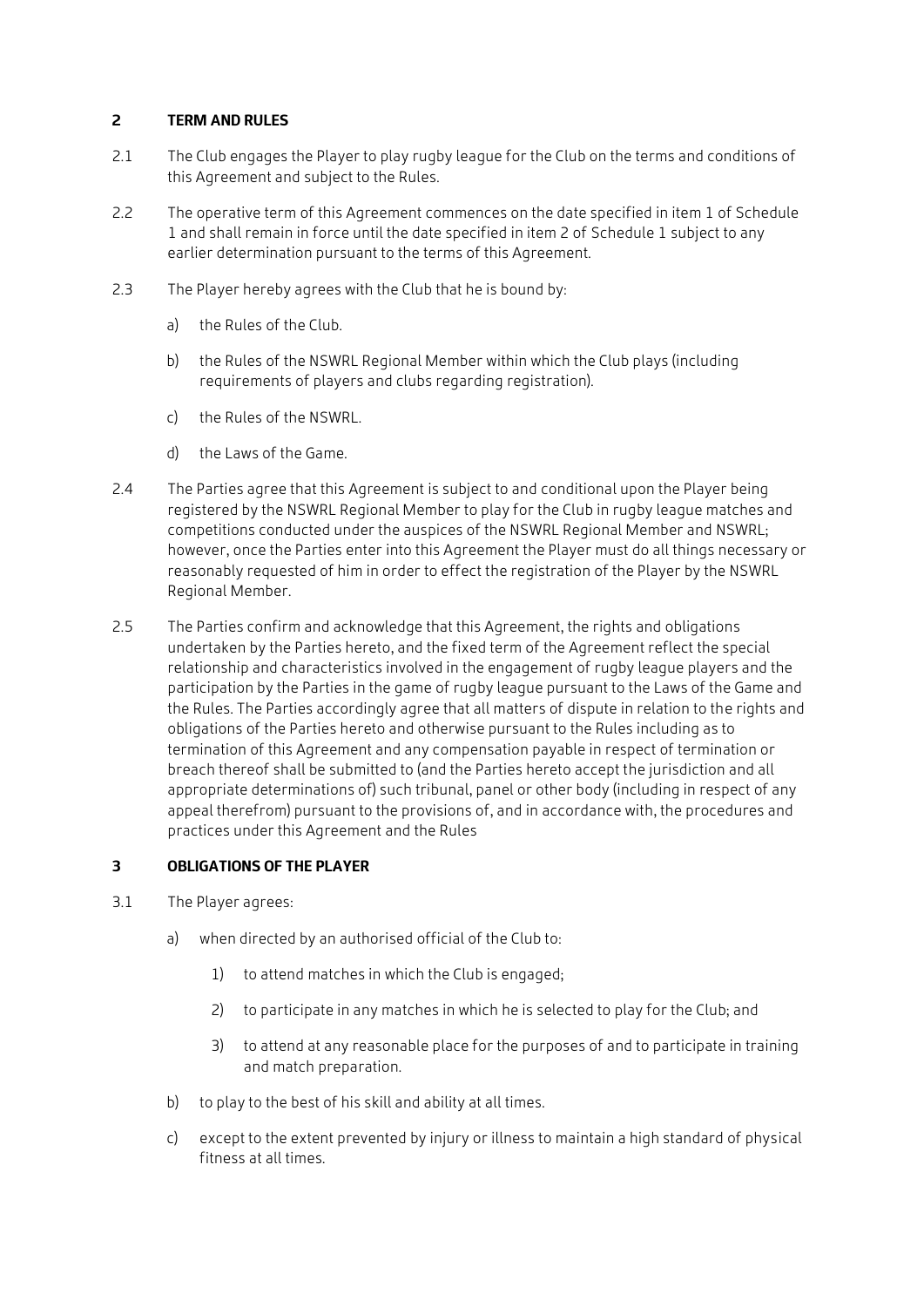- d) to undertake such other duties and to participate in such other activities as are consistent with the performance of his duties under clauses  $3.1(a)$  to  $3.1(c)$  and as are reasonably required of the Player.
- e) to comply with and act in accordance with all lawful instructions of any authorised official of the Club.
- f) to play rugby league solely for the Club; in any representative team selected by the NSWRL Regional Member, the NSWRL or other body; as authorised by the Club; or as required by the Rules.
- g) to observe the Laws of the Game when playing rugby league.
- h) to observe the Rules.
- i) to submit promptly to such medical and dental examinations as the Club may reasonably require.
- j) on the termination of this Agreement for any cause to return to the Club in a reasonable and proper condition any property which has been provided or made available by the Club to the Player in connection with this Agreement.
- 3.2 The Player agrees that he shall not:
	- a) when playing or training wear anything (including jewellery) which is or could be dangerous to him or any other person.
	- b) knowingly or recklessly do, write or say anything or omit to do anything which is likely to bring the Club or the game of rugby league into disrepute, cause the Player or the Club to be in breach of the Rules, or cause damage to the Club or its officers or employees or any Match Official. Whenever circumstances permit the Player shall give the Club reasonable notice of his intention to make any contributions to the public media in order to allow representations to be made by him on behalf of the Club if it so desires.
	- c) intentionally strike or attack any other player in any manner which would constitute an intentional assault on that other player.

3.3 Any injury to or illness of the Player shall immediately be reported by him or on his behalf to the Club.

### **4 Remuneration and Expenses**

- 4.1 During the term of the Agreement the Club shall pay to the Player the remuneration (if any) and shall provide the benefits (if any) as are set out in Part B of Schedule 1.
- 4.2 The Club may deduct from any remuneration payable to the Player:
	- a) any monies disbursed and / or liabilities incurred by the Club on behalf of the Player with the Player's prior consent.
	- b) any other monies (but not claims for damages or compensation) which can be clearly established to be properly due from the Player to the Club
- 4.3 All payments under this Agreement of remuneration and benefits are inclusive of any amount of taxation, levy, charge or other impost imposed by statute or regulation. The Player is solely liable for the payment of any such amount to any applicable authority.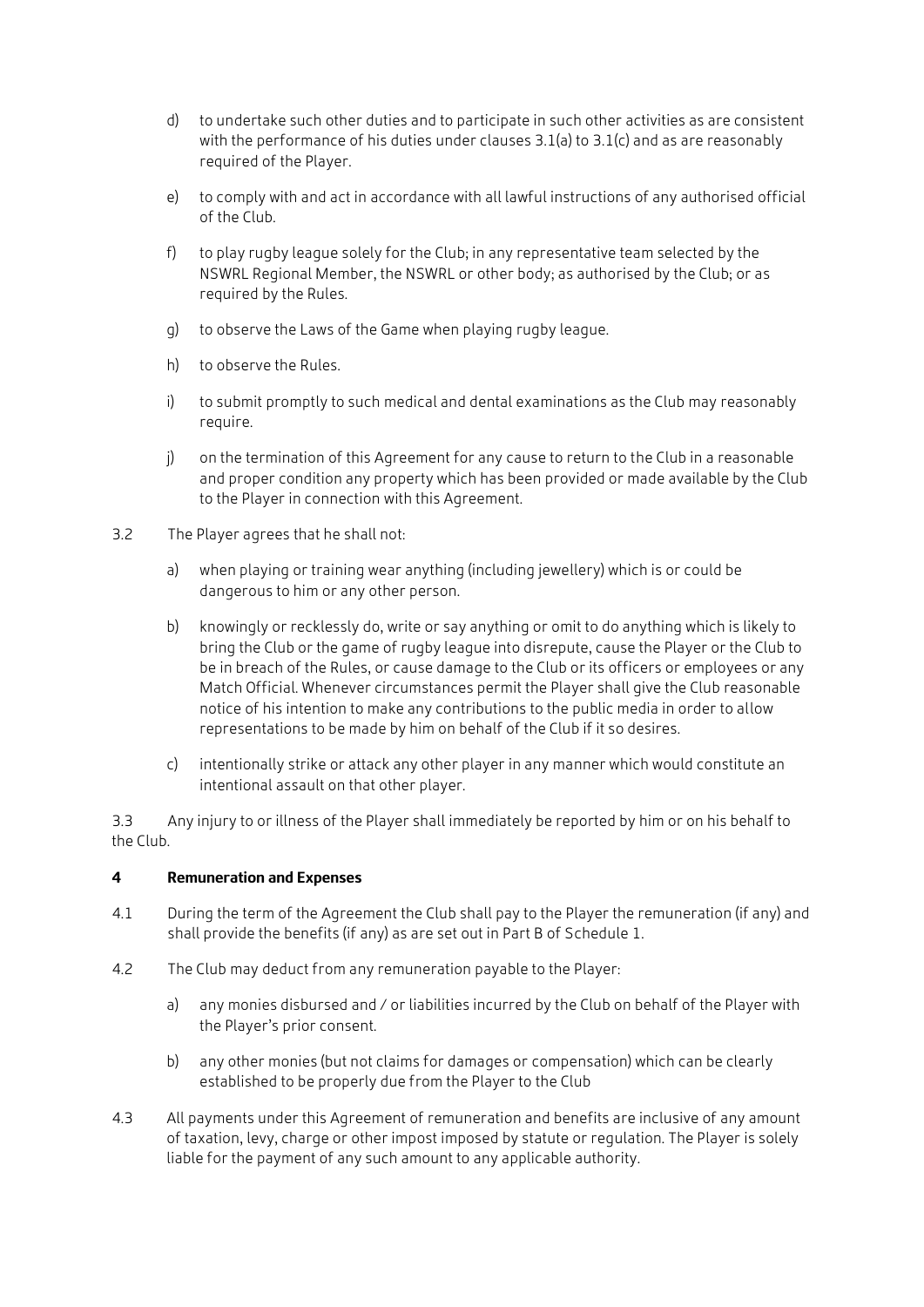# **5 OBLIGATIONS OF THE CLUB**

- 5.1 The Club shall:
	- a) observe the Rules all of which (other than the Club Rules) shall take precedence over the Club Rules to the extent of any inconsistency between the Rules and the Club Rules.
	- b) provide the Player each year with access (via the internet or otherwise) to copies of all the Rules which affect the Player.
	- c) keep a record of all injuries and illnesses reported by the Player under clause 3.3.

### **6 TERMINATION**

- 6.1 This Agreement may be terminated by:
	- a) The Club if the Player is in breach of any of his obligations hereunder and the breach continues for a period of fourteen (14) days after notice in writing by the Club to the Player requiring the breach to be remedied.
	- b) The Player if the Club is in breach of any of its obligations hereunder and the breach continues for a period of 14 days after notice in writing by the Player to the Club requiring the breach to be remedied./
	- c) The Club immediately by serving written notice in the event that the Player is in the opinion of the Club guilty of Gross Misconduct.

# **7 WARRANTIES**

- 7.1 The Player represents and warrants to the Club that, as at the date of this Agreement:
	- a) He is fit to play rugby league and is, and will remain, able to perform his obligations under this Agreement without exposing himself to a greater than usual risk to health or a greater than usual risk of injury.

### **8 GENERAL**

- 8.1 This Agreement shall be governed by and construed in accordance with the laws in force in New South Wales and the Parties hereby irrevocably submit to the non-exclusive jurisdiction of the courts of New South Wales and courts vested with jurisdiction to hear appeals from the Courts of New South Wales.
- 8.2 Each Party when called upon to do so by the other Party shall execute all such instruments, and do all such acts and things as may be necessary to give effect to the terms of this Agreement, including the Player executing any document necessary for the Agreement to be executed for the purposes of the registration of the Player by the NSWRL Regional Member to play for the Club.
- 8.3 Waiver of any right arising from a breach of this Agreement or of any right, power, authority, discretion or remedy arising upon a breach or default under this Agreement must be in writing and signed by the Party granting the waiver.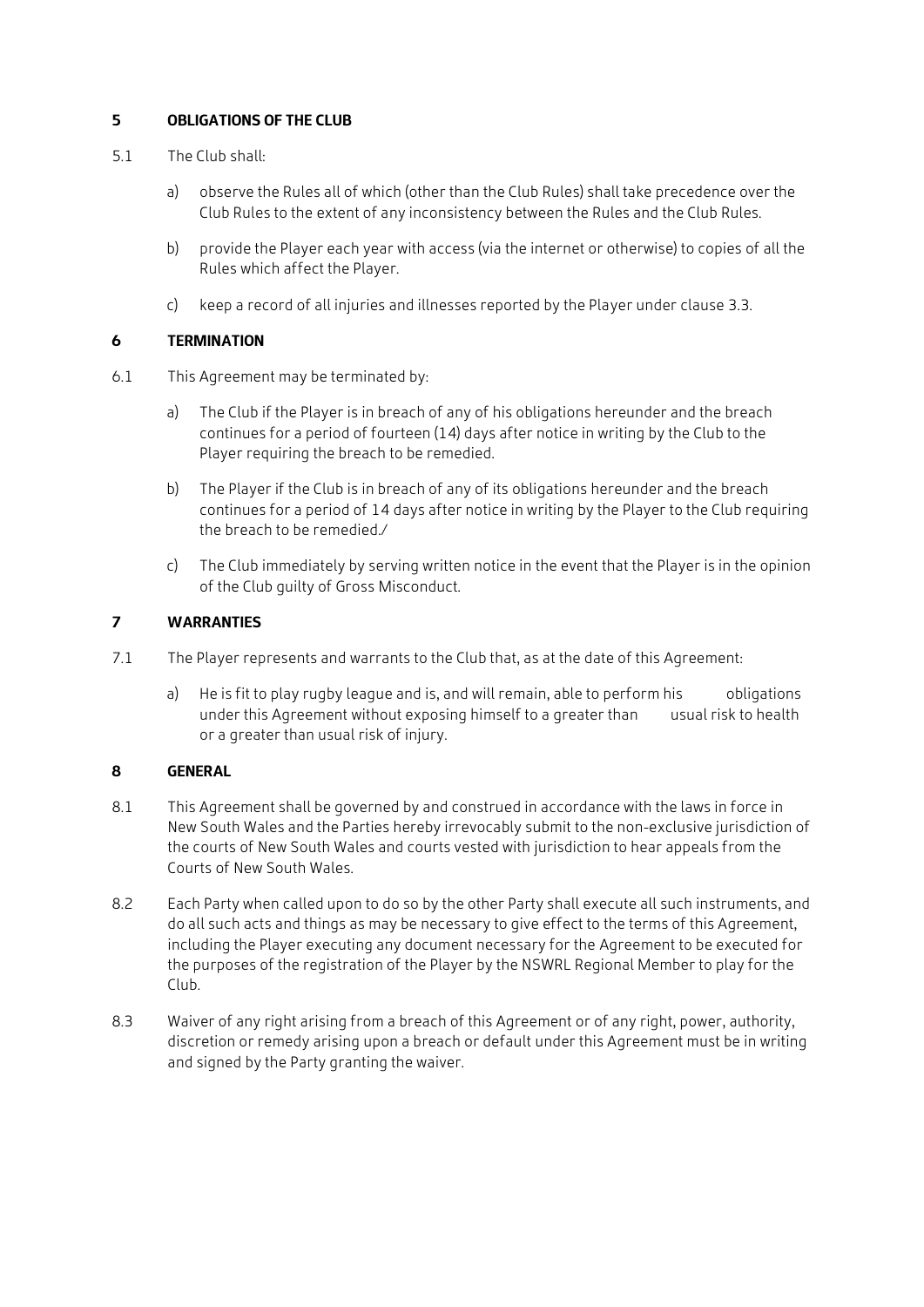# **EXECUTED AS A DEED the day first hereinbefore mentioned:**

EXECUTED by [<mark>\_\_\_\_\_\_\_\_\_\_\_\_\_\_\_\_\_\_</mark>]

insert name and ABN / ACN of Club

Director

Print Name:

\_\_\_\_\_\_\_\_\_\_\_\_\_\_\_\_\_\_\_\_\_\_\_\_\_\_\_\_\_

\_\_\_\_\_\_\_\_\_\_\_\_\_\_\_\_\_\_\_\_\_\_\_\_\_\_\_\_\_

Director/Secretary

Print Name:

SIGNED by <mark>[\_\_\_\_\_\_\_\_\_\_\_\_\_\_\_\_\_\_\_\_\_\_\_\_</mark> ] insert full name of player

\_\_\_\_\_\_\_\_\_\_\_\_\_\_\_\_\_\_\_\_\_\_\_\_\_\_\_\_\_\_\_

in the presence of:

\_\_\_\_\_\_\_\_\_\_\_\_\_\_\_\_\_\_\_\_\_\_\_\_\_\_\_\_\_

Signature

Witness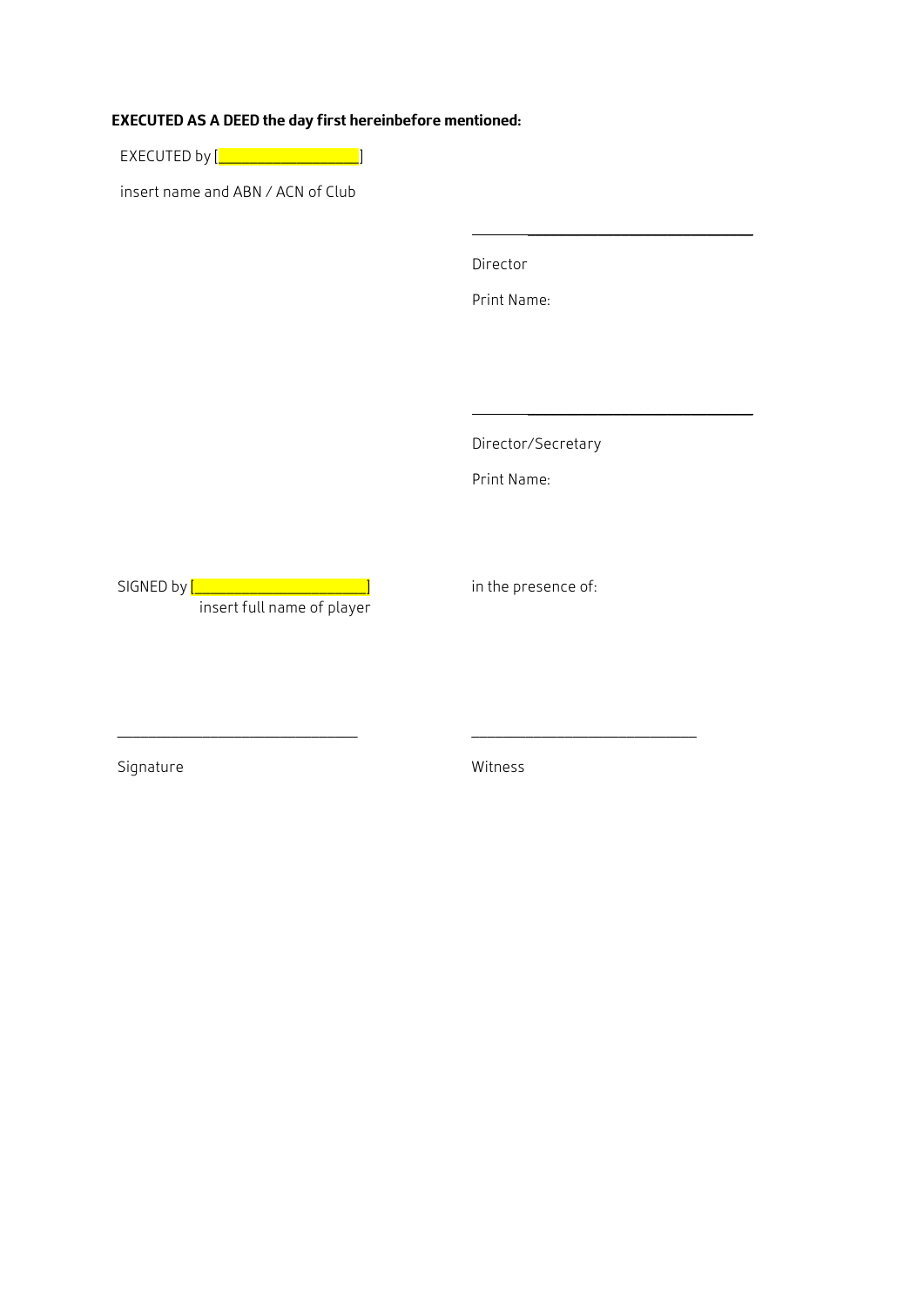# **SCHEDULE 1**

| <b>ITEM</b>    |               |                                 |                                     |
|----------------|---------------|---------------------------------|-------------------------------------|
|                |               |                                 |                                     |
|                |               |                                 |                                     |
|                | <b>PARTA</b>  |                                 |                                     |
|                |               |                                 |                                     |
|                |               |                                 |                                     |
|                |               |                                 |                                     |
|                |               | <b>TERM</b>                     |                                     |
|                |               |                                 |                                     |
| $\overline{1}$ |               | Commencement Date               |                                     |
|                |               |                                 | The date of this Agreement          |
| $\overline{2}$ |               | <b>Termination Date</b>         | 31 October [<br>] <mark>year</mark> |
|                | <b>PART B</b> |                                 |                                     |
|                |               |                                 |                                     |
|                |               |                                 |                                     |
|                |               | <b>PAYMENT</b>                  |                                     |
|                |               |                                 |                                     |
| $\overline{3}$ |               | <b>Base Salary</b>              | $\overline{\boldsymbol{\beta}}$     |
|                |               |                                 |                                     |
| $\overline{4}$ |               | Match Payments                  | $\overline{\mathbf{P}}$             |
| $\overline{5}$ |               | Manner and Dates for            | $\blacklozenge$                     |
|                |               | Payment                         |                                     |
|                | <b>PART C</b> |                                 |                                     |
|                |               |                                 |                                     |
|                |               |                                 |                                     |
|                |               | <b>CONSTITUENT BODY</b>         |                                     |
|                |               |                                 |                                     |
|                |               |                                 |                                     |
| 6              |               | <b>NSWRL Regional</b><br>Member | insert full name and ABN            |
|                |               |                                 |                                     |